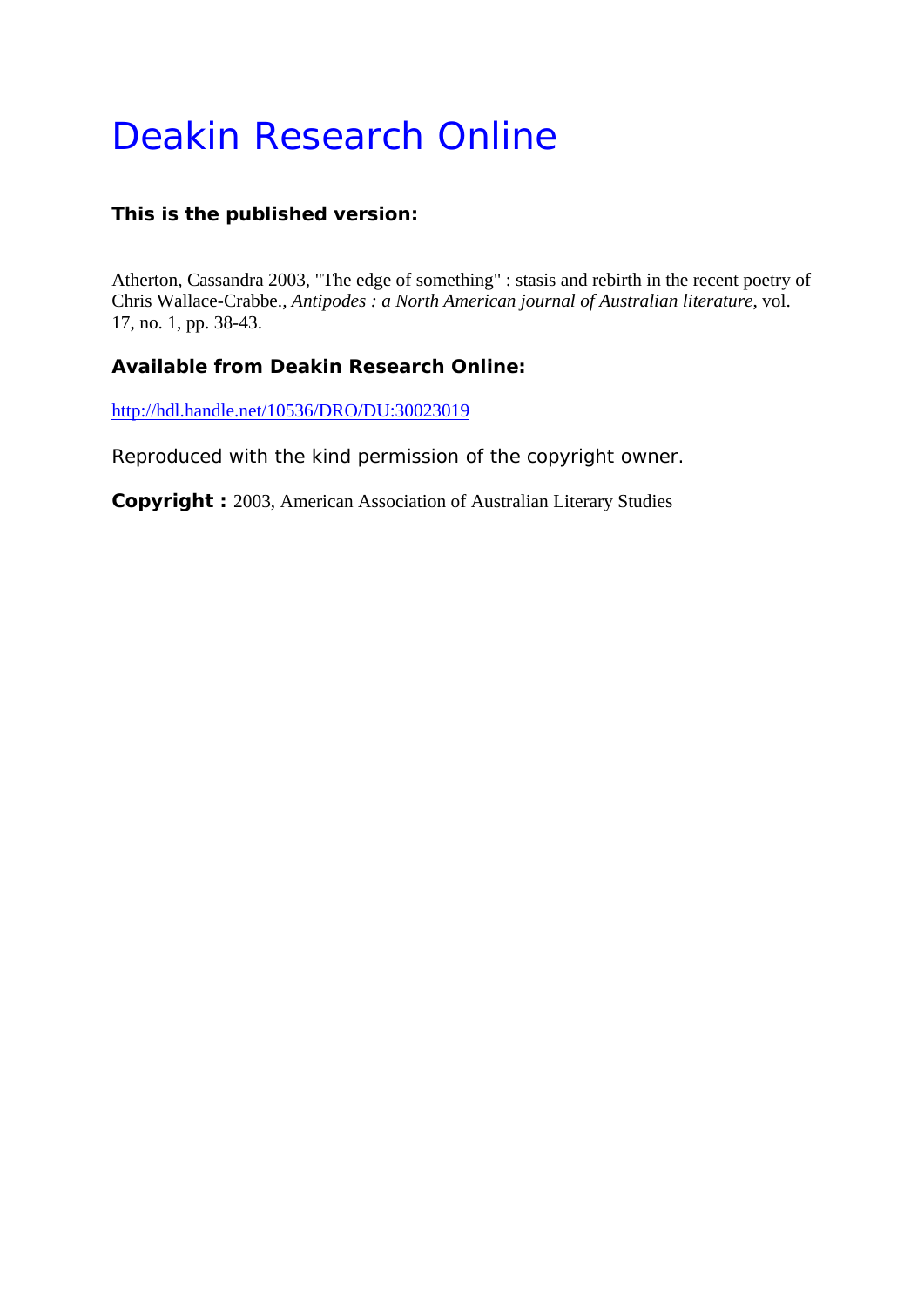**Copyright** of Full **Text rests with the original copyright owner and, except as pennitted under the Copyright Act 1968, copying this copyright material is** prohibited without the permission of the owner or **its exclusive licensee or agent or by way ofa licence from Copyright Agency Limited. For infonnation about such licences contact Copyright Agency** Umited on (02) 93947600 (ph) or (02) 93947601 (fax)



## **"The Edge of Something": Stasis and Rebirth in the Recent Poetry of Chris** Wallace~Crabbe

CASSANDRA ATHERTON **University of Melbourne**

> **We sketch clear selves against a universe we do not really** know at all/Nor why there should be selves that rise and fall. - Chris *Wallace-Crabbe'*

T'S HIS VOICE YOU REMEMBER LONG AFTER YOU LEAVE HIS<br>office; an actor's voice, deep and rich and round. Now<br>golden light fills the darkened room, but in 1995 when T'S HIS VOICE YOU REMEMBER LONG AFTER YOU LEAVE HIS **office; an actor's voice, deep and rich and round. Now** I first met Chris it was the shadows of books and the office's antechamber with which I was confronted. Chris's fourth **year writing subject was so popular that entry was by** invi~ **tation only. Students submitted a folio of writing and** wait~ ed to hear if they had been accepted. The seminars took **place in his office, an office that had a red and white "Australia Post" sign changed to "Australia Poet" on the door. It was an amazing course, a "golden" experience in which Chris would read excerpts from his favorite poetry and discuss our attempts at writing. At the end of the** sem~ inar he wrote us a poem entitled "For My Students." I had it framed. It was the beginning of my friendship with one **of Australia's most significant poets.**

Wallace-Crabbe's reputation is known not only to read**ers in Australia but also England and America. He** consid~ **ers Harvard his second home since his appointment as** vis~ **iting Professor of Australian Studies. For him, a visit to** Harvard is like a walk down Lygon Street in Carlton, Melbourne. Chris is stopped by colleagues and fans alike, **eager to reminisce. To me he is much more than an** impor~ **tant Australian poet and I find myself in a unique position to read and understand his poetry in a more' personal** con~ **text. I have had many discussions about his poetry with** Chris, particularly since the publication of Whirling. As a result I have been privileged to read in addition to his published poetry, much of the unpublished poetry he has written since 1991. During the time I have known him his poet**ry has gone through a noticeable sea change from a pensive and philosophical resignation to a renewed engagement** with the sensual and the sexual since Whirling (1998) and **even more obviously in his latest collection** *By and Large* (2001). In large part these changes, I will argue, are closely connected to the changes in his personal life and in par**ticular his partnership with the painter, Kristin Headlam.**

In a 1999 interview with his now deceased friend Graham Little (2), Wallace-Crabbe reflected: "I think **I,** and my poetry, have had to deal a great deal more about loss in later life-Even to a cheerful chap like me there is a sense of things slipping away, things passing away."

In this profoundly personal way Wallace-Crabbe by personifying his poetry emphasizes its autonomy and high**lights the autobiographical nature of the creative processj as the poet enters a cycle ofloss and despair, so too must his** **poetry mirror his preoccupations. The beginning of this** cycle is evident in Whirling, the collection described by **another of his friends, Roberr Dessaix at the book launch as "autumnal," an adjective which purposefully conjured a** philosophical resignation to the inevitability of endings **and one which David McCooey reiterates in his** summa~ tion of the tone of*Whirling:* "Despite the lighter poems, the **autumnal note is present throughout the volume."** (McCooey, *Australian* 31) With the inclusion of poems like "Wet Ghost," in which a dead horse "fell dead-then fell **to bits" and "More Loss," with its yearning for the "green** past--washed away" (W-C, Whirling, 46, 51), one review**er, Anthony Lawrence, characterized the book as** "chroni~ cl[ing] [Wallace-Crabbe's] attitudes to ageing and death," **(Lawrence 23) evidenced by the inclusion of two poems for** his dead son-"Erstwhile" and "Years On"-and the plethora of poems celebrating his dead friends-"Memories of Vin Buckley" and "Wittgenstein's Shade"-addressed to **Gwen Harwood. Though this awareness of death seems natural for a man in his sixties who has lost his eldest son and many** of his **friends, it is also an indication** of his autho~ **rial control and self awareness.**

In his essay in *The Cambridge* Companion to *Literature,* **McCooey affirms this conflation of the experiences of the** poet and his work through his identification of Wallace-Crabbe as a poet with an "abundant engagement with the world, the self and their transformations" (McCooey, *Cambridge* 177) and identifies a "shifr made towards a more elegiac, self dramatising personae" (McCooey, *Camlmdge* 178) since the late 1970s, to explain the intersection of self and poetry in Wallace-Crabbe's oeuvre.

**It is my intention to explore, from a very personal** view~ point, anothet more subtle shift in his poetry since Whirling **and the simultaneous rebirth of his poetic personae as a** vis~ ceral, sexualized one. I will argue that the melancholic and **somber self of** *Whirling* **has been re--invented as a** reinvigo~ rated and sensual self that emerges fully, not only in his newest collection, *By* and *Large,*(3) but in many of his most recent published and unpublished poems.

**"Brinny" was the first of his recent poems, written in** 1991, to be composed and clearly reveals a transition period preceding this renewal of self. Chris described the poem **to me as being "about a stone wanting to be a leaf; a very stoic stone with the river flowing over it, but nevertheless a stone wishing it was something else" (4):**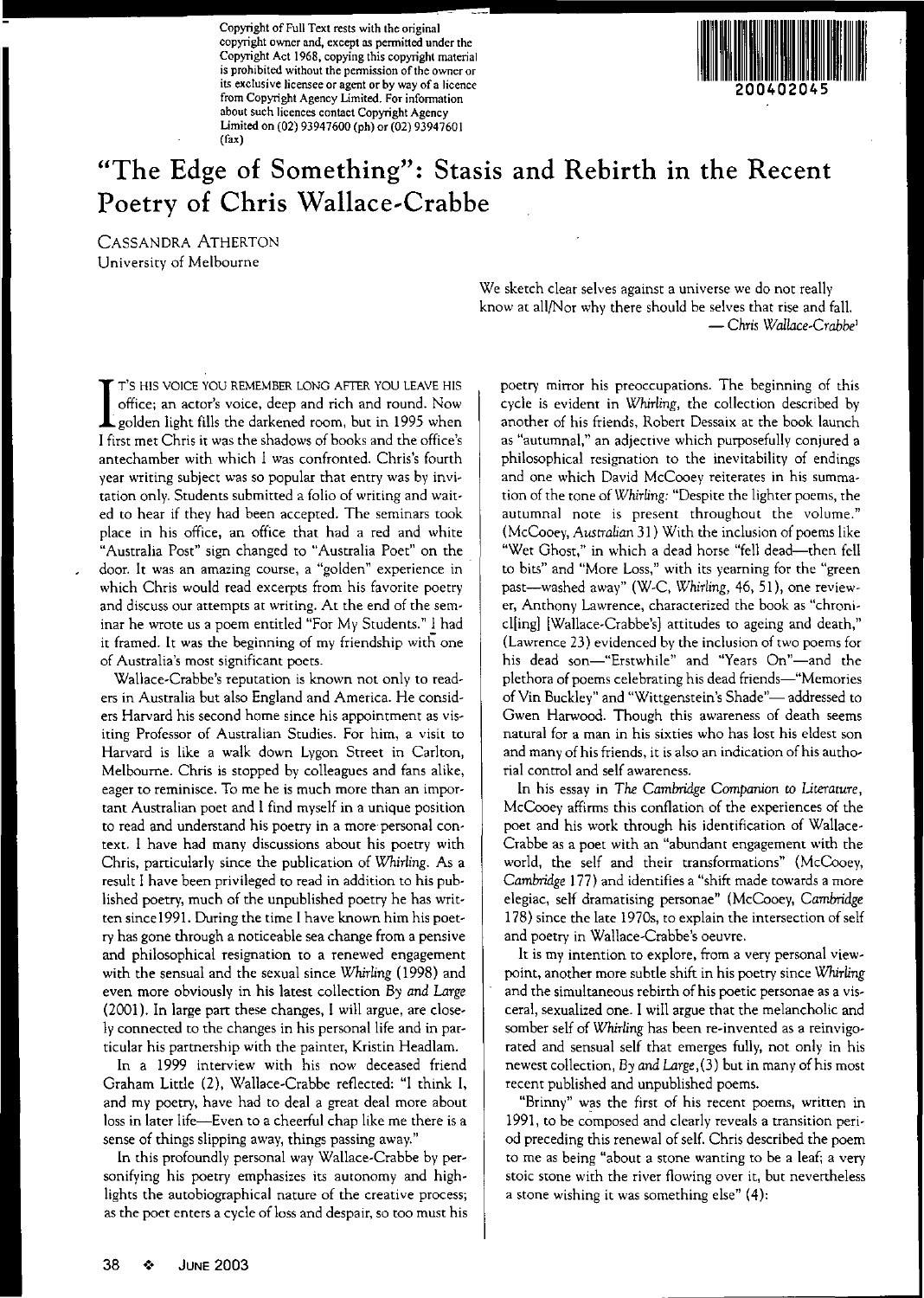Little by little, things have been passing over me, liquid, furry, ephemeral, slowcoach aeons and banks of cloud.

The personification of the stone becomes a metonym for all of life's lost opportunities. A brinny, a small stone for throwing, is an image full of possibilities. It may soar ele, gantly through the air and land gently on the crest of a wave. It may travel a long way but then speed recklessly towards a sandbank. Or it can plummet only a few feet from the person who threw it. However, it is the stone's stasis which is of prime significance as it represents the poet's reflective state.

"Little by little/things have been passing over me." The repetition of "little" and "happen" and the resigned tone undercut the dissatisfaction implicit in the poem. The brinny hopes for a better life but does nothing but "shift a bit/-mostly-just I[ying] around/while happening happens to others/who then go away." The stone is restless and resents its solitude and abandonment but it is its passivity and ineffectuality that is the most frustrating as it signals an impediment to the progression of a new self.

"Brinny," I will contend, is the beginning of a significant new phase in Wallace-Crabbe's poetry. Though pamheism remains at the heart of most of his oeuvre, his most recent poetry is more sensually aware of the world; these more optimistic poems in Whirling are the staple of his most recent collection of poems, *By* and Large. In this collection, Wallace-Crabbe plays not only with words but, like a brinny, relishes the possibility of soaring into the future. In this way, the autumnal tone of Whirling is forgotten as his poetry is reborn into an Indian summer. Though "things may have been passing over" Wallace-Crabbe, they are now passing over him in a "liquid, furry, ephemeral way." "Brinny" is unique in that it encapsulates his fear of inertia, yet it is only through this contiguous moment of stasis that he can progress to the endless possibilities that resonate in his most recent poetry: "The Velocity of Dreams," "Indochine" and "An Die Musik".

"Brink" a prose-poem from, *By and Large,* emphasizes this stasis by drawing attention to boundaries: "An edge. Yes, the edge of something. But is it in space or time?" In this poem, unlike "Brinny," he is able to leave the past behind and anticipate possibilities rather than endings. "Brink" ends with the prophetic words: "And go," positioning the speaker "on the brink" of a new identity.

Wallace-Crabbe's recent poetry reverberates with the sensual and sexual. Although his poetry has always explored the sensuality of language and the natural world, there was a palpable resistance to the overtly erotic in Whirling, and a surrender to the more romantic and elegaic. His ability to revitalize themes explored in his earlier poem, "In the Wilderness," is encapsulated in "Leda." This poem also foregrounds a work of the visual arts in a way not seen in his poetry before. The influence of Kristin Headlam can be seen here and in several other poems from this period. "In the Wilderness," from his 1980 collection, *The Emotions* Are *Not Skilled* Workers, explores a very private sexual moment in second person. It is a much more confronting poem and works voyeuristically by placing the reader at the scene and encouraging the reader to watch. In "Leda" Wallace-Crabbe deflects the overt sexuality of "the brown beak push[ing] between her lips" through the use of a dramatic monologue. He juxtaposes the voice of every man, "Call that art eh?" with a classical painting to explore the way in which Leda can be viewed simultaneously as a pornographic work depicting bestiality and as an archetype.

-the sliding serpent of <sup>a</sup> neck passes the sixgun of her upright nipple fancy those feathers on your solar plexus? That flashy painter was having quite a day just bunching so much bird between her legs - some literal mindgame having substituted cob for cock.

The form in "Leda" not only allows Wallace-Crabbe to explore and celebrate the raw sexuality of the painting but to expose the cultural rejection of women's sexual enjoyment with Leda's "post-pulsating skin" and the use of the vernacular phrase "we're led to believe she might have been in luck."

Leda, herself, is alluringly described as a "Mistress of purified bestiality" invoking images of sado-masochism when juxtaposed with the blunt cynicism of, "her shafting has been disguised as classical."

Similarly, "A Vignette" foregrounds voyeurism, this time mutual desire between a couple "in a smiling fivesome." The sexual tension is built through the series of facial expressions; from smiles "approaching a downright wink" to the "hot strippy look" he gives her "across the pubby small talk."

Though the couple never touch each other in this poem, the escalating desire set against a very familiar background of "usual things" heightens the voyeuristic element. The reader is privileged, positioned with the narrator; voyeurs of the couple's desire. In the last three lines of the poem, the "strippy look" recalls *Amorous Cannibal* (1985), as here the protagonist wishes to "off with that blue-and-white guernseyJtake her and eat her alive."

This rebirth of interest in overt sexuality in his poetry is reminiscent of poems such as "The Amorous Cannibal" and "In the Wilderness." However, in his recent poetry the focus has shifted to that of an omniscient observer, "I saw them at easy banter-two of them smiled away particular-Iy" rather than the more personal involvement of second person, "I am entirely you-flavoured/your being marches through me" *(Selected Poems* 41). In this way, Wallace-Crabbe deflects the attention away from the immediate experience to the more mature awareness of the vitality of sexuality.

In "Lightness" voyeurism is once again employed. It has a delicate but languid resonance; very different from his usually fast-paced narratives. The layout ensures that the words appear to float across the page due to the positioning of every second line: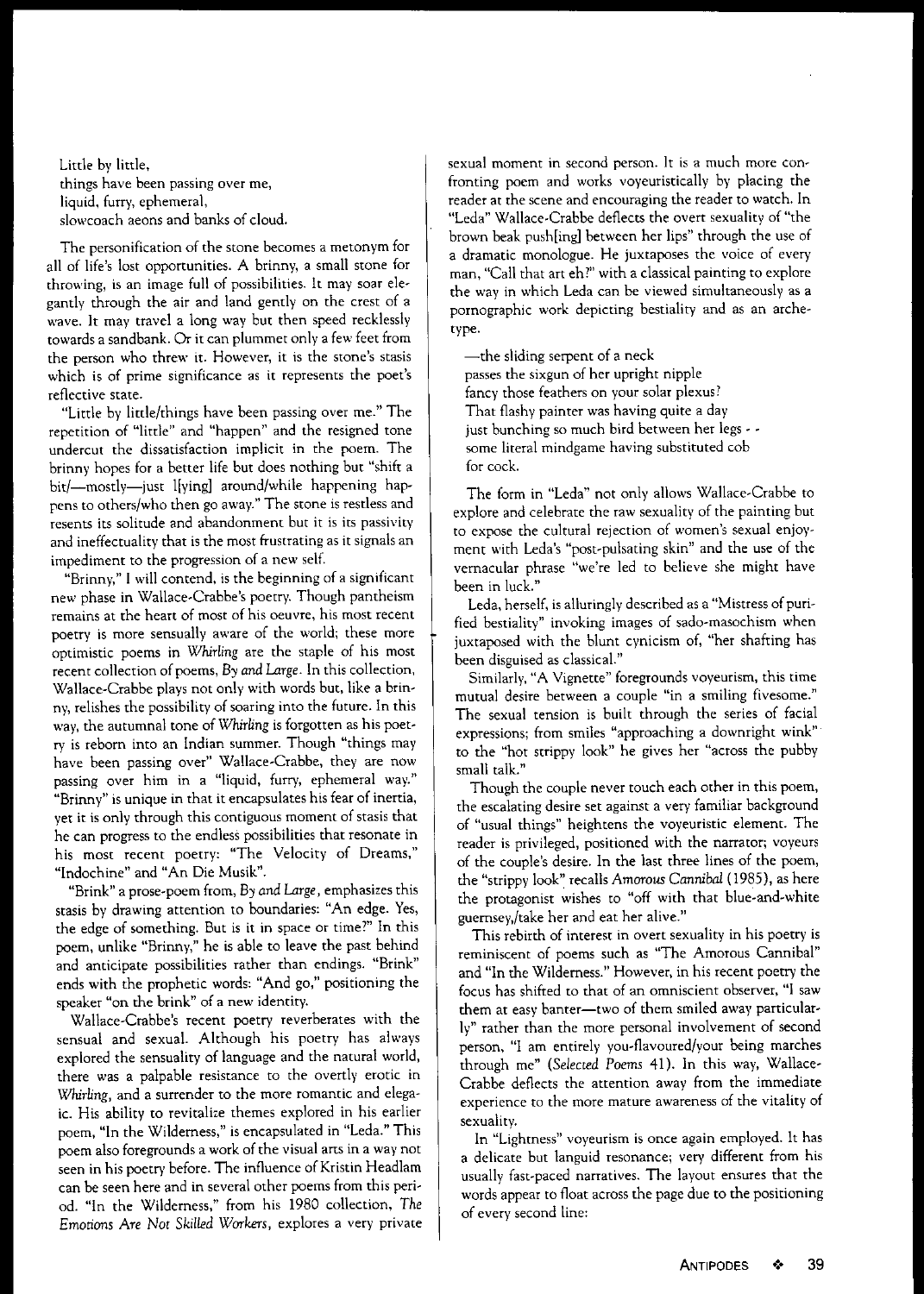so full her life of fanciful shapes **we found her asleep with a flautist**

**What undercuts this apparent stasis is "their** moth~like **breathing appearing/to rock the hammock."** Wallace~ Crabbe breathes life into the stillness. The "moth-like **breathing" and the moth-like breath a flautist requires to"** play his phallic instrument are gently erotic. So, too is the **redness of the oriental japonica and the mention of its** "early~flowering." **It is a soothing and innocent piece. There is a very pOsitive experience not just for the flautist** and his lover, but for the "we" who first spy the two in the **hammock. This kind of shared personal space is a clear departure from the many poems exploring solitude, loss and regret in Whirling.**

**liThe Rescue Will Not Take Place," "Western District,"** and "Cho Ben Thanh: Richmond" all touch on the sensualiry of everyday life. In "The Rescue Will Not Take Place" Wallace-Crabbe asks: "What do we live for?" In many of **the poems in** *Whirling,* **the answer may have been elusive** and the failure to find it a source of regret: "God allegedly knows" (Whirling 51) and "Everything under that sky/believes in living with its golden opposite" (Whirling 37). In "The Rescue Will Not Take Place" we see an obvi**l**  $\alpha$  **ous** sign of his ability to reinvent images in his poetry as he **states that, we live for "A Wednesday, then, sunbeatenly soft/and otherwise erotic as peaches or/Indian turtledoves." The sensuality of life itself is also referred to in his poem** about the Vietnamese occupied suburb of Richmond, "Cho **Ben Thanh: Richmond," but this time it is "Sundayesque" and he is "lightly erotic in sandals." Lightness remains a key requirement for eroticism and the juxtaposition of the** still~ ness of death and the movement of life is foregrounded in **the line: "1 flower to the car radio's piano** concerto,/com~ pleted after somebody's death." This is reminiscent of the **flautist and the red japonica in "Lighmess." In "Western District" the languidness returns as the protagonist and his** partner "drows[e] in pale pasture/fragrantly-all day." **Despite "the century drying out," we see the smoke from the burning paddocks as "sexy": the "Heaped curls of a** teu~ **tonic goddess." Movement and stasis are juxtaposed again and slight movement eroticized.**

This can be seen in "In A Scruffy December" (Snow *Quarterly* 2002), which sensualizes the lovers through a **juxtaposition of nature and the body: "bees working over thick lavender" and "your play of stripes" are busy, active images. Kristin favors stripes and stripes are sexy in** Wallace-Crabbe's poetry, like the "blue-and-white **guernsey" in "A Vignette" and the "stripey honeyeater" in** "The Long Goodbye." "In A Scruffy December" is a poem **very much of the present and written in a satisfied rone. There is a satisfaction in togetherness; for "the delectable way/we are." Furthermore, the spring sun and the unnamed** lover both leave their mark:

foxy beloved freckled and tickled by **slant fingers of emerging sun.** Your body has left fingerprints all over me like warm forget-me-nots. (Unpublished)

**The final simile reinforces, in a more playful manner, the importance of memory. It is an ironic statement for** Wallace-Crabbe as his previous collection of poetry often **concerns itself with haunting memories of his poet friends and the impossibility of forgetting, especially in "The Years," a poem for Evan lones and "Memories of Vin** Buckley, Spelt From Sibyl's Golden Leaves."

In his recent poetry, Wallace-Crabbe confronts rhe past **within the present, illustrating his ability renew his poetry.** Building on the elegies for his son in Whirling, his search **for a new self is evident in his struggle to understand the** bond between nature and mankind. In a personally reveal**ing moment, he states that "One life is like the figure of a shadow gliding/rapidly over a glassgreen sea." Much of his later poetry concerns this kind of movement. It is a sprint** for a very transient meaning of self. The title of the poem, **"One Life," gives the first line its completeness and thus reiterates how incomplete is our understanding of self. In** "Low Tide Walk" Wallace-Crabbe confirms this with his fear that "A meaning of my life is far beyond my reach"; but **he is pragmatically open: "So our lives mean nothing to art/but every bloody thing to Interpretation."**

What lies at the core of Wallace-Crabbe's search for, and **reinvention of, self is the fear of mortality, or, worse, of** nothingness. What he is afraid of finding in his "trembling . **diary" is, indeed, nothing. A fear he reiterates in "Quizzical Carlton Blues," when he states:**

Not bound by my life

**nor even dependent on quarks and quanta it's the non-being at the very heart** of all Out being. It merely expands like the unseen, epiphanic ether. (W-C, BL)

**In essence,** Wallace~Crabbe's **recent poems are far less** melancholy than his previous collection, *Whirling.* In **"Presentables" he argues that "At the core of being/spins a nothingness," but he emphasizes that it is others who say this and "they are wrong/in the long, short run." He** con~ **tinues to question his future, trying to articulate how** oth~ ers will remember him and his poetry. In the fantastical **dream sequence "Forest Murmurs," he meditates on the** idea of being able to anticipate the future through the use **of first person. The protagonist cannot participate in the** antics of the drunken men for, like Siegfried in Wagner's **opera:**

I had already licked the dragon's blood from my finger and 1 knew that I too was going to die

Drinking the dragon's blood allows Siegfried a moment **of understanding, it then becomes ironic that in this** con~ **tiguous moment, the protagonist foresees his death. It is**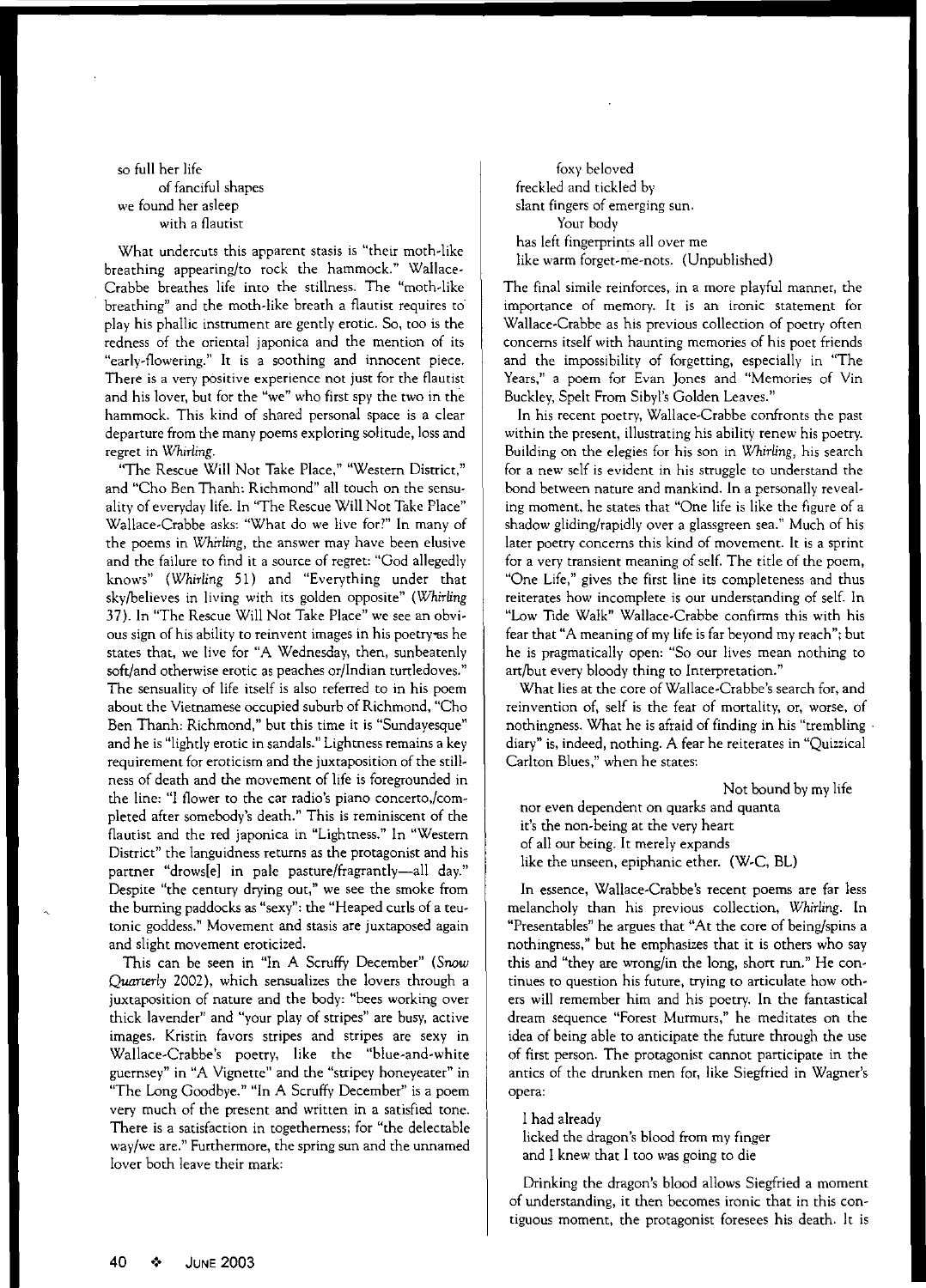**tantalizing to be offered such a glimpse into the future, but** confronting for Wallace-Crabbe who has stated recently that his "fantasy is that 1 will live forever" (W-C, "Kit **Lost").**

**"Amid the Comings and Goings" (BL) appears to be a return to the melancholy tone of** *Whirling* **where, not only does his "errant son remain away now forla third night in a row" but he w'istfully muses that:**

Never this time will I have been able **to produce any dulcet piece like Eugene Onegin: so very grown up to come from a life so anxious and violent**

**It has the same self,deprecating tone as "Excess Is Comely," where the protagonist asks the reader:**

**Don't you occasionally wonder** What the hell it can be **that champions have**

and ends with the thought:

**Something a damn sight more** than the poor old rest of us at any rate. (Unpublished)

**The fonn of these two poems is interesting for the way it considers its subject,matter. "Amid the Comings and Goings" has a rigid structure with every second line** indented. This juxtaposes hope and despair and the need to **accept these limitations. "Excess is Comely" is a lighter view ofthis reality and the positioning of the lines is far less rigid. It plays with the sentiments "some sort of extra vita,** min/that makes the sonata/just about break your heart," **rather than brooding over them as the fonner poem does: "Our lives mean nothing to art."**

Wallace-Crabbe is always eager to present himself as **ordinary. In this poem he elevates those he sees as ucham, pions" to emphasize that he is a member of "the poor old rest of us." This laconic, self,deprecating tone is part of what gives his poetry its Australian flavor. He captures the essence of what we admire about those with talentj that** which we cannot find the right balance between awe and **envy to express.**

One of the ways in which Wallace-Crabbe rraditionally signals thar he writing autobiographically is by annexing the figure of Puck: "The warm stars seem to go/ walking all over my body. My very name/ has wandered away" ("Puck in January," Selected Poems 39). Puck, alluding to Shakespeare's impish goblin in A *Midsummer* Night's *Dream,* **taunting the pompous and teasing his audience. For** Wallace-Crabbe, the adventurous Puck must have had "a spoor which predetermined [him]" ("Puck Will Tell You," **BL). Puck observes, experiences and dreams, activities** important to Wallace-Crabbe and his poerry.

**Puck is a profound figure, one of the first characters, and** . **certainly the only named character, to emerge in Wallace'** Crabbe's earlier poetry. Puck did not appear in Whirling but in *By* and *Large,* it is he who provides answers to the questioning self, a self that sometimes eludes the poet. In "Puck **Will Tell You/' we find the notion of our "present [rein,** vent[ing] the past," and like many of Wallace-Crabbe's **poems of confrontation, it is written in second person. This poem considers the possibility of a new self waiting to emergej of a new self embedded somewhere in the past. In a contiguous moment Wallace,Crabbe extrapolates:** "Flicking through the diary you abruptly find/your present **has reinvented the past." It is only when he reaches the end** of one stage in·his life rhat he is able to see how the past holds "a shadowing of now" (BL).

One of these shadows is Wallace-Crabbe's fascination with art and music. Indeed, Wallace-Crabbe has identified **art and music as two of his favorite muses. In his recent** poetry, however, he allows his highly attuned visual ski1ls **to emphasize art in preference to music. Employing the artist's eye, he creates very sensual images, reaffirming his return to a physical engagement with the world. His part, nership with the artist Kristin Headlam has quite obvious,** Iy had an impact on his writing. Though his books of poet**ry have always celebrated pictorial art, his recent poems** have foregrounded this interest. Wallace-Crabbe likens the **empty page to a canvas on which he paints his words.**

"Through the Looking Glass" is the best example of this **new way creating images. In a mirror technique, Wallace, Crabbe describes the painter who is simultaneously** captur~ ing his image: "While you stand like that/examining my head and bust-I am portraying you." By capturing the reflection of these works in progress, Wallace-Crabbe **achieves a juxtaposition of pictorial art and poetry. In Whirling, individuals are not described in a painterly way,** but here, Wallace-Crabbe describes the painter's face in detail. The relationship between the protagonist and his **lover is therefore uncommon and private. He ends with the need to capture not only her physicality but to capture her** "thought's flicker and flame." In the last stanza both arts are blurred as the poet chooses tools for sketching rather than **for writing:**

My kind of charcoal **would be utterly keen to trace** the hairline where your mind has drifted from the easel (BL)

**and of course defers to the artist as the one who can cap' ture in oils what he cannot capture in charcoal.**

This admiration for the skill of the artist is also the sub**ject of the poem "Daphne Fitzroy." Sitting at a bar in** Fitzroy, he sketched a profile of a woman he named **"Daphne." He captures not only her physicality but also her movement. Like an artist he considers light, dark and calor, as a poet he captures sound:**

Light slanting down from the left,

now she fondles

a fancy bottle of cr?me de cacao

and laughs like a drain

behind her angled, rising cumulus of smoke. (BL)

"Return of the Exile," Wallace-Crabbe told me, is a poem **written for Kristin Headlam. It is reminiscent of Keats's**